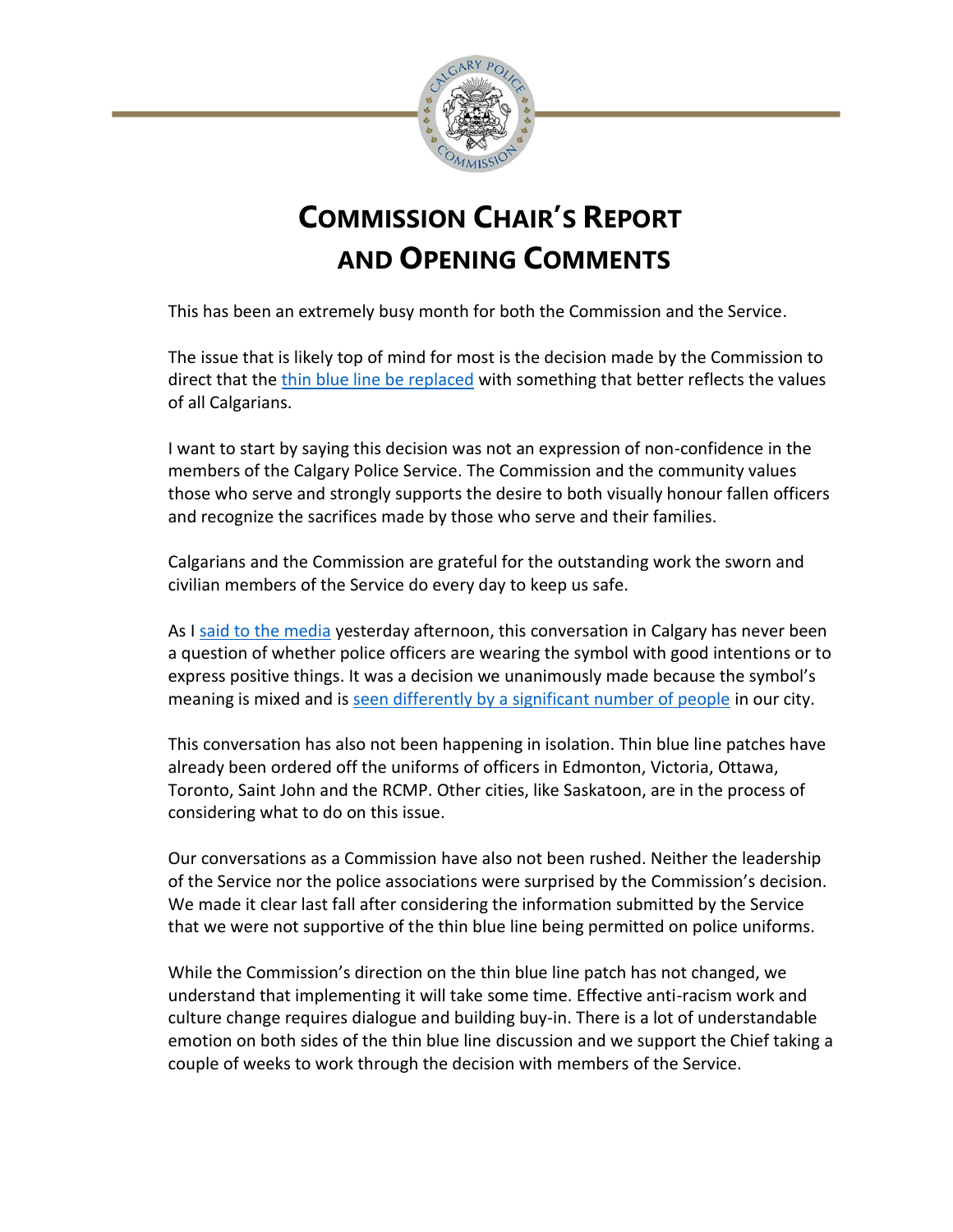

I also want to say that it is not lost on the Commission that a lawful direction is being ignored by officers. The Calgary Police Commission is an extension of Calgary's elected government, empowered by the province's elected government, to provide governance and oversight of the police on behalf of Calgarians.

It is concerning that Calgary's police officers consider it acceptable to ignore a lawful direction they personally disagree with. But it is even more concerning that senior officers in the organization are encouraging and participating in this behaviour.

While we understand that there are strong feelings around this decision and we want as much as possible – to avoid compliance through enforcement, citizen oversight of the police is foundational to modern democracies. There will have to be accountability for undermining the lawful chain of command if this continues.

We also understand clearly from members that the tension around the thin blue line patch decision is about so much more than just the patch. We have heard that you feel unsupported, unvalued and attacked. We have also heard that there is a need for better communication and engagement between you and the Commission.

We commit to you that we will immediately start working on rebuilding the trust between you and our Commission as Calgarians are relying on us to work together to ensure our community is safe.

Finally, I want to say again that this issue is important, but it is far from the only important policing issue in our city. Our Commission is committed to seeing this decision through, but we are also focused on dealing with severe staffing shortages on the front line, ensuring safety in Calgary's transforming downtown and moving forward with the many needed reforms and improvements underway at the Calgary Police Service.

Since our last regular meeting, the Service has brought people to justice for armed carjackings of delivery trucks, attempted murder during a road rage incident, and a string of robberies and sexual assaults.

Investigators have also been working hard to bring charges in a random attack in a park and a hate crime at a church.

In response to concerns from the community, the Service adjusted their response to weekly protests in the Beltline to better manage an unprecedented situation that presented countless legal and logistical challenges. Policing protests is challenging enough in normal times, but the job is even harder in this time of high emotion and